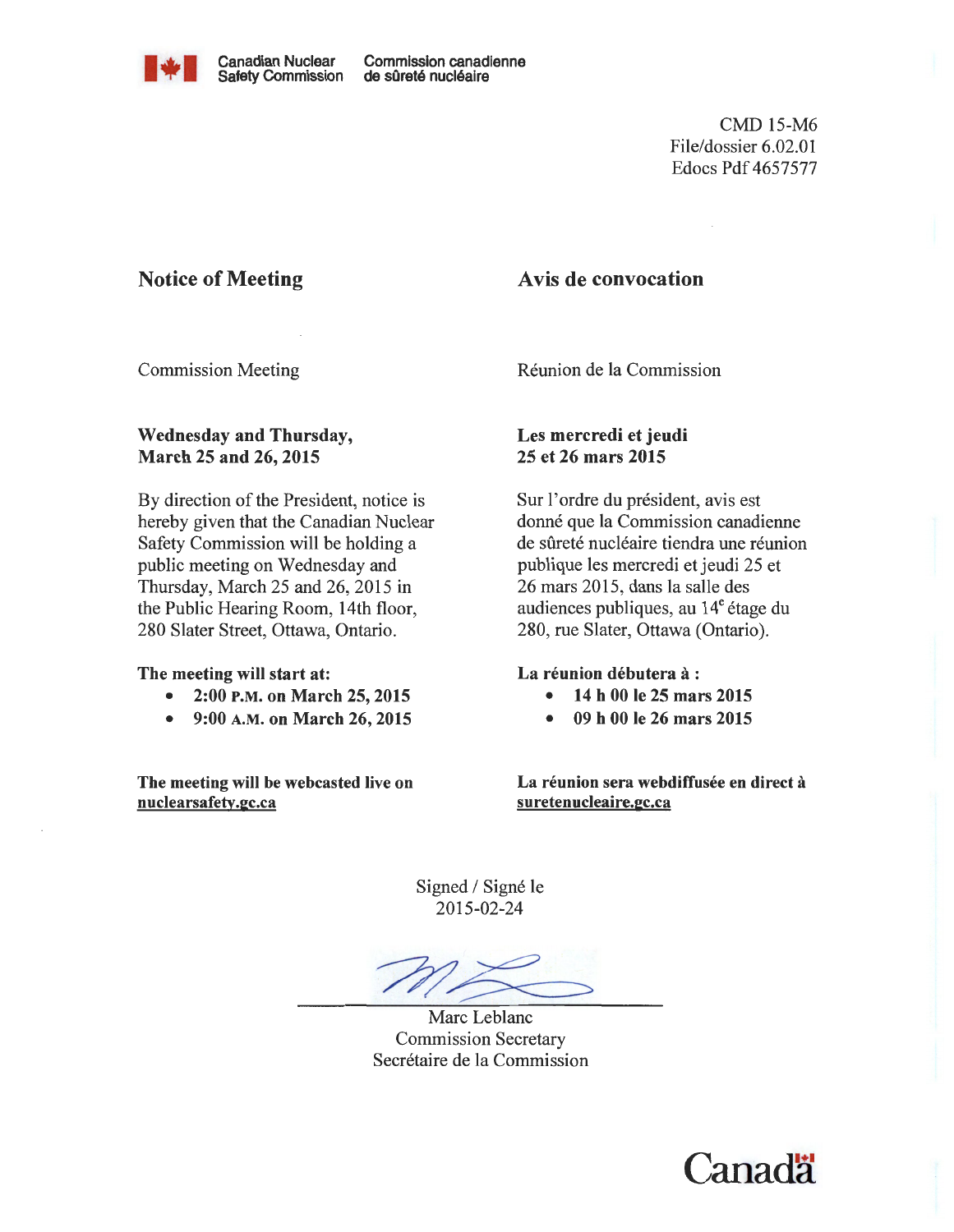### **ITEMS ON THE AGENDA To be confirmed**

## **March 25, 2015: 2:00 P.M.**

- Approval of the Agenda
- Approval of the Minutes of the February 4, 2015 Commission Meeting

#### **Information Item:**

• Status Report on Power Reactors

#### **Decision Item:**

• REGDOC-2.3.3, *Periodic Safety Reviews*

Closing of the public portion of the meeting for March 25, 2015. The meeting will resume on March 26, 2015 at 9:00 a.m.

## **ITEMS À L'ORDRE DU JOUR À confirmer**

#### **Le 25 mars 2015 : 14 h 00**

- Approbation de l'ordre du jour
- Approbation du procès-verbal de la réunion de la Commission du 4 février 2015

#### **Item d'information :**

• Rapport d'étape sur les centrales nucléaires

#### **Item de décision :**

• REGDOC-2.3.3 Bilans périodiques de la sûreté

 Clôture de la partie publique de la réunion pour le 25 mars 2015. La réunion se poursuivra le 26 mars 2015 à 9 h 00.

#### **IN CLOSED SESSION**

#### **Decision Item on a Regulatory Document, presented for approval:**

• *Packaging and Transport of Nuclear Substances Regulations (2015)*

# **À HUIS CLOS**

### **Item de décision au sujet d'un document de réglementation, présenté pour approbation :**

• *Règlement sur l'Emballage et le transport des substances nucléaires (2015)*